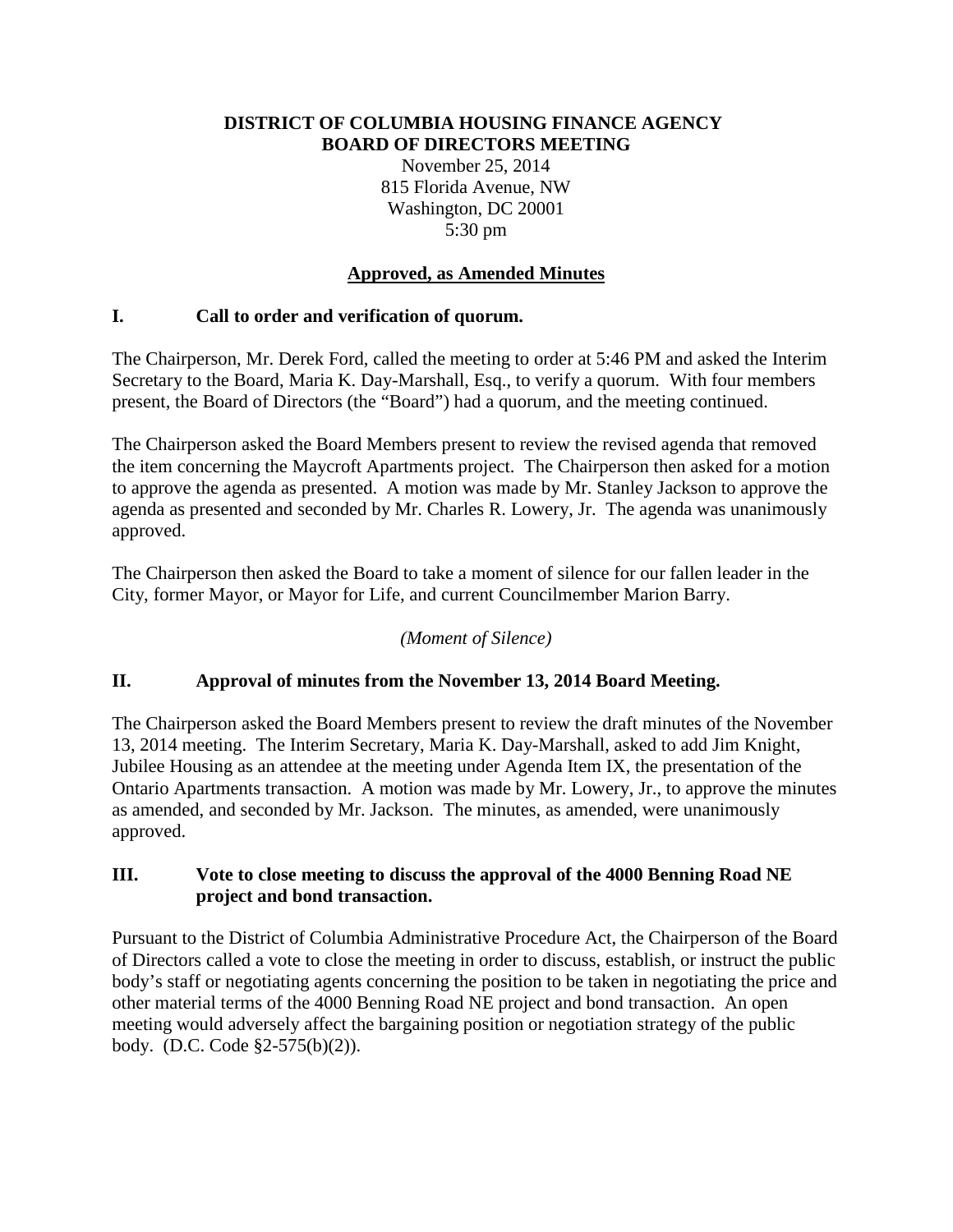## **IV. Re-open meeting.**

A motion to re-open the meeting was made by Mr. Jackson and seconded by Mr. Lowery, Jr. The motion was approved by voice vote.

## **V. Consideration of DCHFA Eligibility Resolution No. 2014-22 for 4000 Benning Road NE**

Ms. Day-Marshall, Interim Secretary to the Board, introduced the resolution to the Board for their consideration. Ms. Day-Marshall then introduced Mr. Anthony Waddell to present the matter to the Board. Mr. Waddell introduced Patience Dean as the development officer for the project. The development team present included Keith Turner, Four Points, Warren Williams, Warrenton Group, Pastor Stephen Young, Washington Metropolitan Community Development Corporation (WMCDC), Jordan Bishop, Audubon Enterprises, Matt Sislen, Audubon Enterprises, and Scott Knudson, Wiencek and Associates.

The principal developer of the project is 4000 Benning Road, LLC. The managing member is comprised of WMCDC, Four Points, and the Warrenton Group. The project consists of the new construction of one 4-story building located in the Deanwood neighborhood in Washington D.C. The building will contain 71 units and the bedroom mix is as follows:56 one bedroom units and 15 two bedroom units. The total development cost is approximately \$21 million and will be financed through a combination of the issuance of taxable and/or tax exempt bonds, 4% Low Income Housing Tax Credit (LIHTC) equity, a subordinate loan from the D.C. Department of Housing and Community Development (DHCD), Department of Behavioral Health (DBH) capital funds, and a deferred developer fee. One hundred percent of the units will be affordable to those earning less than 60 percent of the Area Median Income (AMI), and the transaction is targeted to close in 2015.

Questions asked by the Board of Directors included the following:

- Please discuss the mix of units that will be set aside for the Department of Behavioral Health (DBH). Will they all be one-bedroom units or will there be some two-bedroom units set aside? The development team responded that at this time, the unit mix has not been determined.
- Please discuss the services that will be provided at the property. The development team responded that they are working to contract with two to four groups to provide the tenant services.
- Please discuss the unit mix in more detail. Was the unit mix structured around the plan of finance or structured around the anticipated tenants that will reside in the building? The development team responded that a third party market study was performed and the unit mix is related to the unit demand in the market area.
- Please describe the open areas noted on the renderings. The development team responded that there will be four open community gathering locations, almost 4300 square feet of common areas. In addition there will be a large community room with a kitchenette, a fitness center, a multimedia room and a library.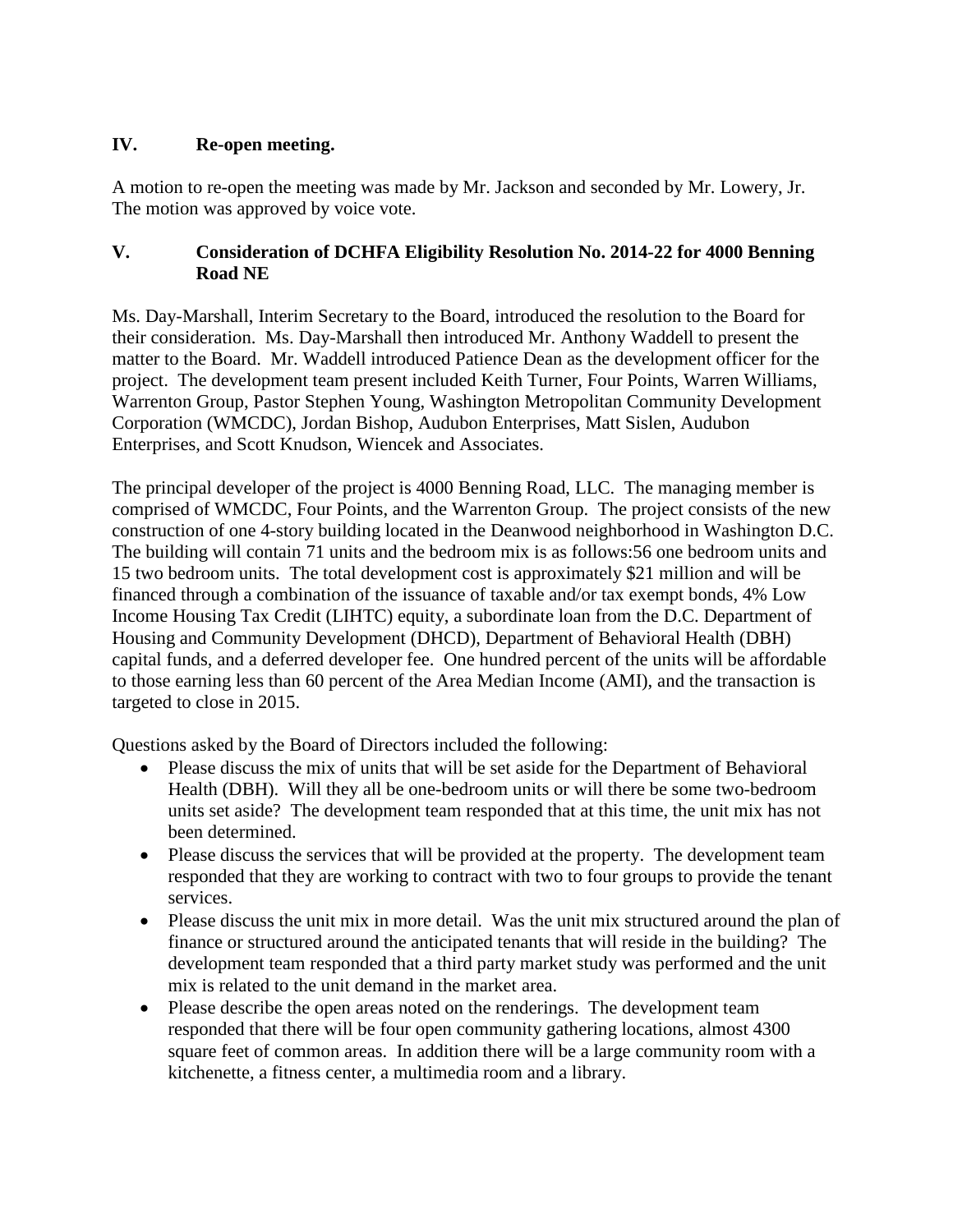A motion to approve the transaction was made by Mr. Jackson and seconded by Mr. Lowery, Jr. The Interim Secretary called the roll, and the motion carried with 4 votes in the affirmative.

# **VI. Discussion – Agency's Proposed Revised Investment Policy.**

Ms. Day-Marshall, Interim Secretary to the Board, stated that a Revised Investment Policy was e-mailed to the Board Members. The DCHFA would like to include the Revised Investment Policy in the application to be approved as a Tier I Risk-Sharing participant with the U.S. Department of Housing and Urban Development (HUD). Ms. Day-Marshall asked the Board Members to review the Revised Investment Policy for discussion at a future meeting.

The Board Members asked some questions related to the policy, and various DCHFA staff responded to the questions posed.

# **VII. Interim Executive Director's Report.**

- **4th Quarter and FY14 Year End Results** Ms. Day-Marshall, Interim Secretary and Mr. Sergei Kuzmenchuk, Chief Financial Officer, presented the 4<sup>th</sup> Quarter and FY14 Year End Results to the Board. The Board Members asked some questions related to the 4<sup>th</sup> Quarter and FY14 Year End Results and Ms. Day-Marshall and Mr. Kuzmenchuk answered the questions posed.
- **35<sup>th</sup> Anniversary and Holiday Party** The DCHFA 35<sup>th</sup> Anniversary and Holiday Party will be held on December 12, 2014.
- **Meeting with Councilmember Anita Bonds** Ms. Day-Marshall and several DCHFA staff attended a meeting with Councilmember Anita Bonds and her staff on November 24, 2014. The DCHFA team shared information about the multifamily and single family programs including DC Open Doors and the HomeSaver Program.
- **Housing Preservation Exchange Conference** Former Mayor Sharon Pratt invited the DCHFA to attend a conference on Capitol Hill. The focus of the conference will be to discuss foreclosure prevention strategies with national and local housing finance leaders.

# **VIII. Other Business.**

• **Upcoming Board Meetings** – The DCHFA Board of Directors plans to meet on December 9 and December 16, 2014.

# **IX. Adjournment.**

The meeting adjourned at 7:30 PM.